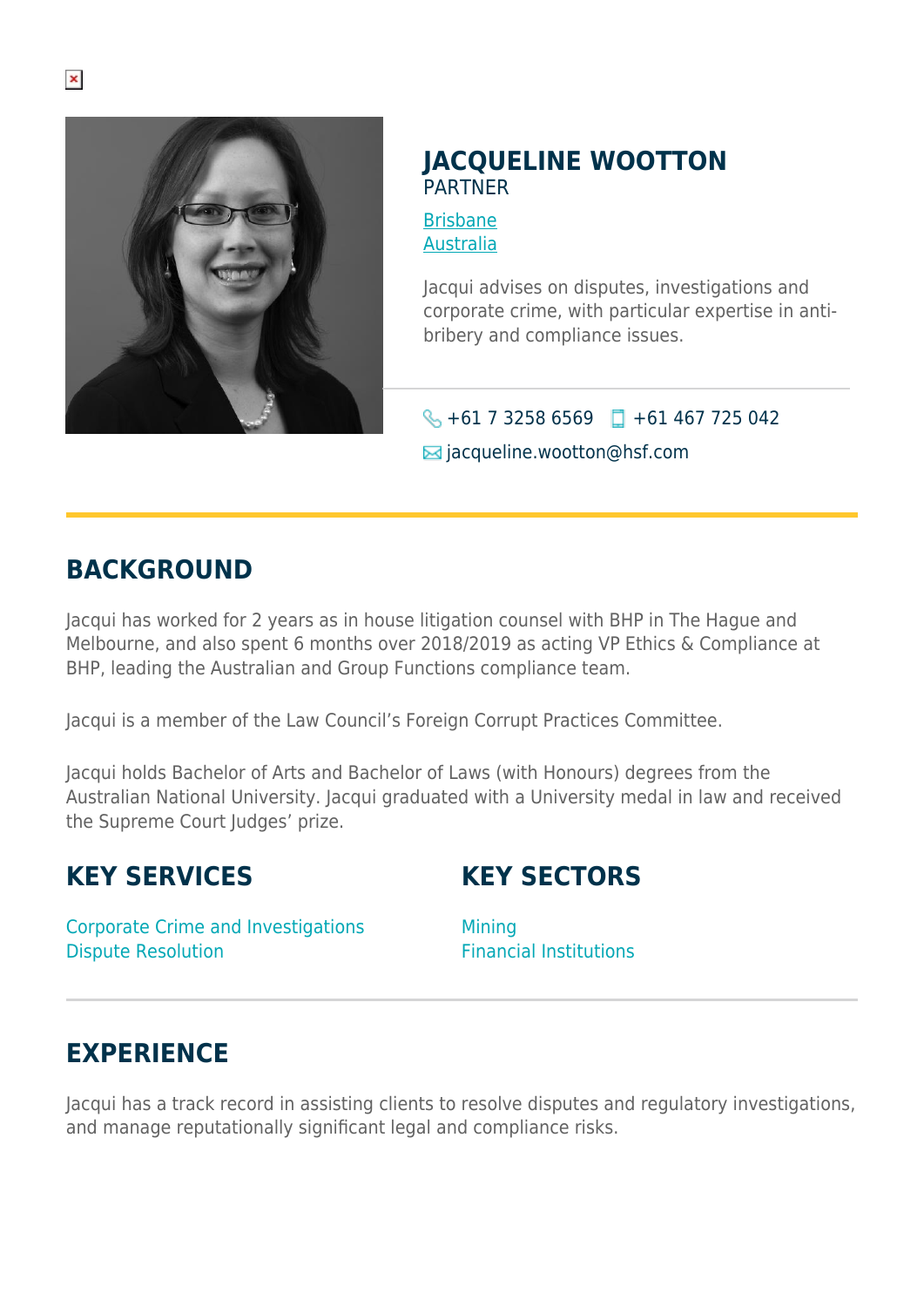Co-head of the firm's Australian corporate crime & investigations practice, clients praise Jacqui's "fantastic global knowledge" and find it "reassuring to have someone local with that exposure and experience available."

Across her disputes and investigations work, many of Jacqui's matters have a multijurisdictional dimension. She has advised on issues arising in countries across Asia, UK, US, Middle East and Africa. She assists clients across a range of regulated sectors address contentious and sensitive issues, including in high-profile settings like Royal Commissions and public inquiries.

Jacqui is recognised in Chambers' Asia-Pacific (for anti-bribery and corruption expertise), Who's Who Investigations, Best Lawyers (for litigation) and Doyle's Guide (for white collar crime, corporate crime and regulatory investigations). Across her disputes and investigations work, many of Jacqui's matters have a multi-jurisdictional dimension. She has advised on issues arising in countries across Asia, UK, US, Middle East and Africa.

Jacqui's practice spans both advising on contentious matters, and drawing upon that experience to work with clients on strategies to mitigate legal risks, including through developing compliance frameworks, programs, tools and training, and advising on compliance risks within transactional due diligence.

Jacqui brings to clients globally informed experience in the areas of anti-corruption, trade sanctions, ESG, business & human rights/modern slavery and whistleblowing.

Having worked in both in house legal and compliance roles, Jacqui brings together strategic and practical legal advice, strong project management skills and tailored client service.

Examples of Jacqui's experience includes assisting:

- a major insurance company in ASIC investigations and civil and criminal proceedings relating to travel insurance sales
- a listed Australian company in a multi-jurisdictional investigation into potential violations of anti-corruption laws involving agencies in Australia (AFP) and the US (the SEC and DOJ)
- an Australian headquartered global company on an investigation into potential sanctions violations
- NAB in the Royal Commission into misconduct in the banking and financial services sector